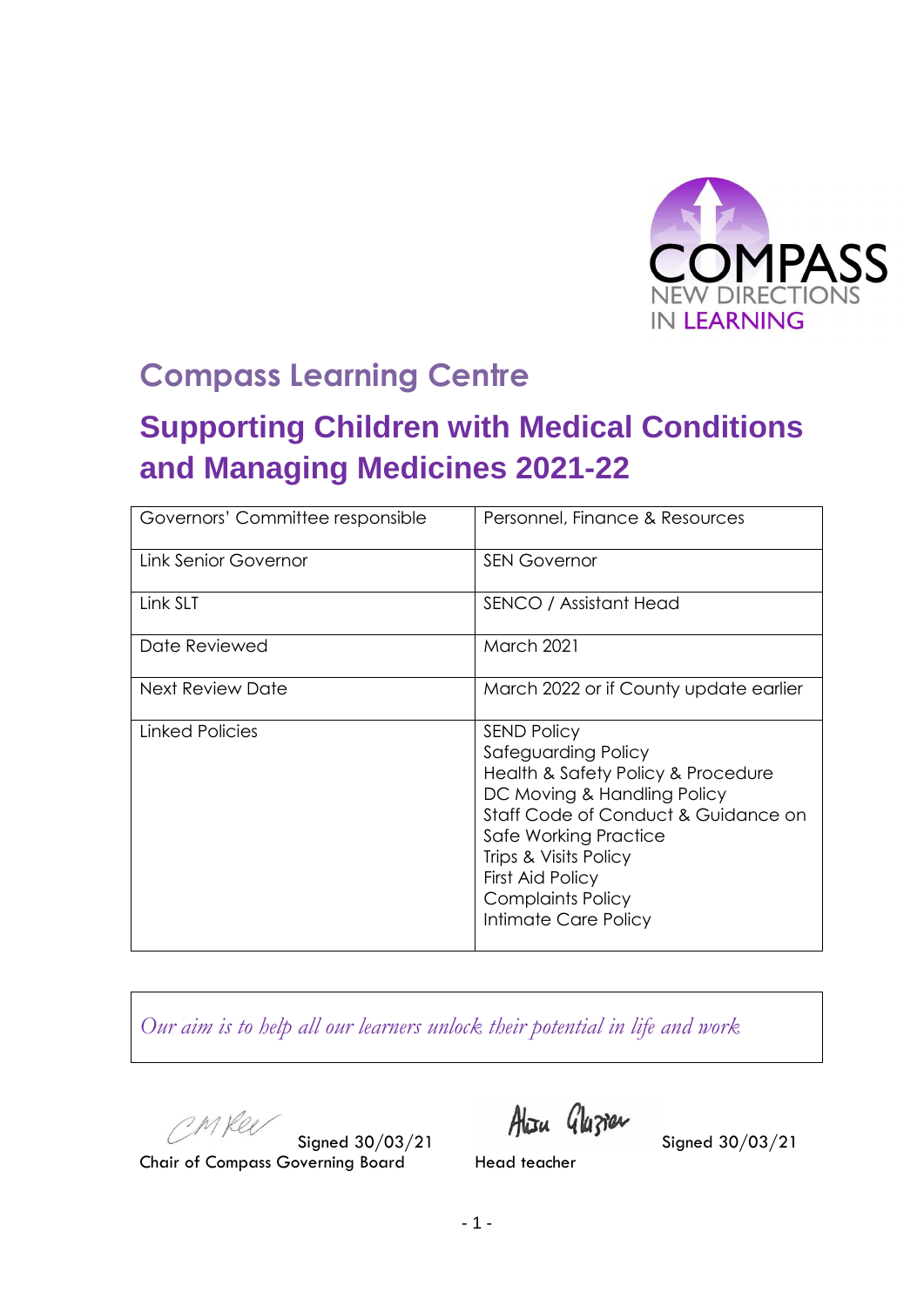### **Equality Impact Assessment – initial screening record**

| What area of work is being                      |                                                                               | Supporting children with medical conditions and |                    |                        |                  |           |  |
|-------------------------------------------------|-------------------------------------------------------------------------------|-------------------------------------------------|--------------------|------------------------|------------------|-----------|--|
|                                                 | considered?                                                                   |                                                 | managing medicines |                        |                  |           |  |
|                                                 |                                                                               |                                                 |                    | <b>Students</b>        |                  |           |  |
|                                                 | Upon whom will this impact?                                                   |                                                 |                    |                        |                  |           |  |
|                                                 |                                                                               |                                                 |                    |                        |                  |           |  |
|                                                 |                                                                               |                                                 |                    |                        |                  |           |  |
| ٠                                               | How would the work impact upon groups, are they included and                  |                                                 |                    |                        |                  |           |  |
|                                                 |                                                                               |                                                 |                    |                        |                  |           |  |
|                                                 | considered?                                                                   |                                                 |                    |                        |                  |           |  |
|                                                 |                                                                               |                                                 |                    |                        |                  |           |  |
|                                                 |                                                                               |                                                 |                    |                        |                  |           |  |
|                                                 | <b>The Equality Strands</b><br>Minority ethnic groups                         | <b>Negative Impact</b>                          |                    | <b>Positive Impact</b> | No impact        |           |  |
|                                                 | Gender                                                                        |                                                 |                    |                        |                  |           |  |
|                                                 | Disability                                                                    |                                                 |                    | $\sqrt{}$              |                  |           |  |
|                                                 | Religion, Faith or Belief                                                     |                                                 |                    | $\sqrt{}$              |                  |           |  |
|                                                 | Sexual Orientation                                                            |                                                 |                    | $\sqrt{}$              |                  |           |  |
|                                                 | Transgender                                                                   |                                                 |                    | $\sqrt{ }$             |                  |           |  |
|                                                 | Age                                                                           |                                                 |                    | $\sqrt{}$              |                  |           |  |
|                                                 | Rurality                                                                      |                                                 |                    | $\sqrt{ }$             |                  |           |  |
|                                                 |                                                                               |                                                 |                    |                        |                  |           |  |
|                                                 |                                                                               |                                                 |                    |                        |                  |           |  |
| ٠                                               | Does data inform this work, research and/or consultation. And has it been     |                                                 |                    |                        |                  |           |  |
|                                                 |                                                                               |                                                 |                    |                        |                  |           |  |
|                                                 | broken down by the equality strands?                                          |                                                 |                    |                        |                  |           |  |
|                                                 |                                                                               |                                                 |                    |                        |                  |           |  |
|                                                 |                                                                               |                                                 |                    |                        |                  |           |  |
|                                                 | <b>The Equality Strands</b>                                                   | <b>No</b>                                       |                    | Yes                    | <b>Uncertain</b> |           |  |
|                                                 | Minority ethnic groups                                                        | $\sqrt{}$                                       |                    |                        |                  |           |  |
|                                                 | Gender                                                                        | $\sqrt{}$                                       |                    |                        |                  |           |  |
|                                                 | Disability<br>Religion, Faith or Belief                                       | $\sqrt{}$                                       |                    |                        |                  |           |  |
|                                                 | Sexual Orientation                                                            | v                                               |                    |                        |                  |           |  |
|                                                 |                                                                               |                                                 |                    |                        |                  |           |  |
|                                                 | Transgender                                                                   | $\sqrt{ }$                                      |                    |                        |                  |           |  |
|                                                 | Age                                                                           | $\sqrt{}$                                       |                    |                        |                  |           |  |
|                                                 | Rurality                                                                      | $\sqrt{ }$                                      |                    |                        |                  |           |  |
|                                                 |                                                                               |                                                 |                    |                        |                  |           |  |
|                                                 |                                                                               |                                                 |                    |                        |                  |           |  |
|                                                 | Does the initial screening highlight potential issues that may be illegal? No |                                                 |                    |                        |                  |           |  |
|                                                 |                                                                               |                                                 |                    |                        |                  |           |  |
|                                                 | Further comments:-                                                            |                                                 |                    |                        |                  |           |  |
|                                                 |                                                                               |                                                 |                    |                        |                  |           |  |
|                                                 |                                                                               |                                                 |                    |                        |                  |           |  |
|                                                 |                                                                               |                                                 |                    |                        |                  |           |  |
|                                                 |                                                                               |                                                 |                    |                        |                  |           |  |
|                                                 | Do you consider that a full Equality Impact Assessment is required?           |                                                 |                    |                        |                  | <b>No</b> |  |
|                                                 |                                                                               |                                                 |                    |                        |                  |           |  |
| Initial screening carried out by Assistant Head |                                                                               |                                                 |                    |                        |                  |           |  |
|                                                 |                                                                               |                                                 |                    |                        |                  |           |  |
|                                                 |                                                                               |                                                 |                    |                        |                  |           |  |
| Becky Hubbard<br>Dated: 18/3/21<br>Signed:      |                                                                               |                                                 |                    |                        |                  |           |  |
|                                                 |                                                                               |                                                 |                    |                        |                  |           |  |
|                                                 | Comment by Headteacher: No comment at this time                               |                                                 |                    |                        |                  |           |  |
| Dated:                                          |                                                                               |                                                 |                    |                        |                  |           |  |
|                                                 |                                                                               |                                                 |                    |                        |                  |           |  |
|                                                 |                                                                               |                                                 |                    |                        |                  |           |  |
|                                                 |                                                                               |                                                 |                    |                        |                  |           |  |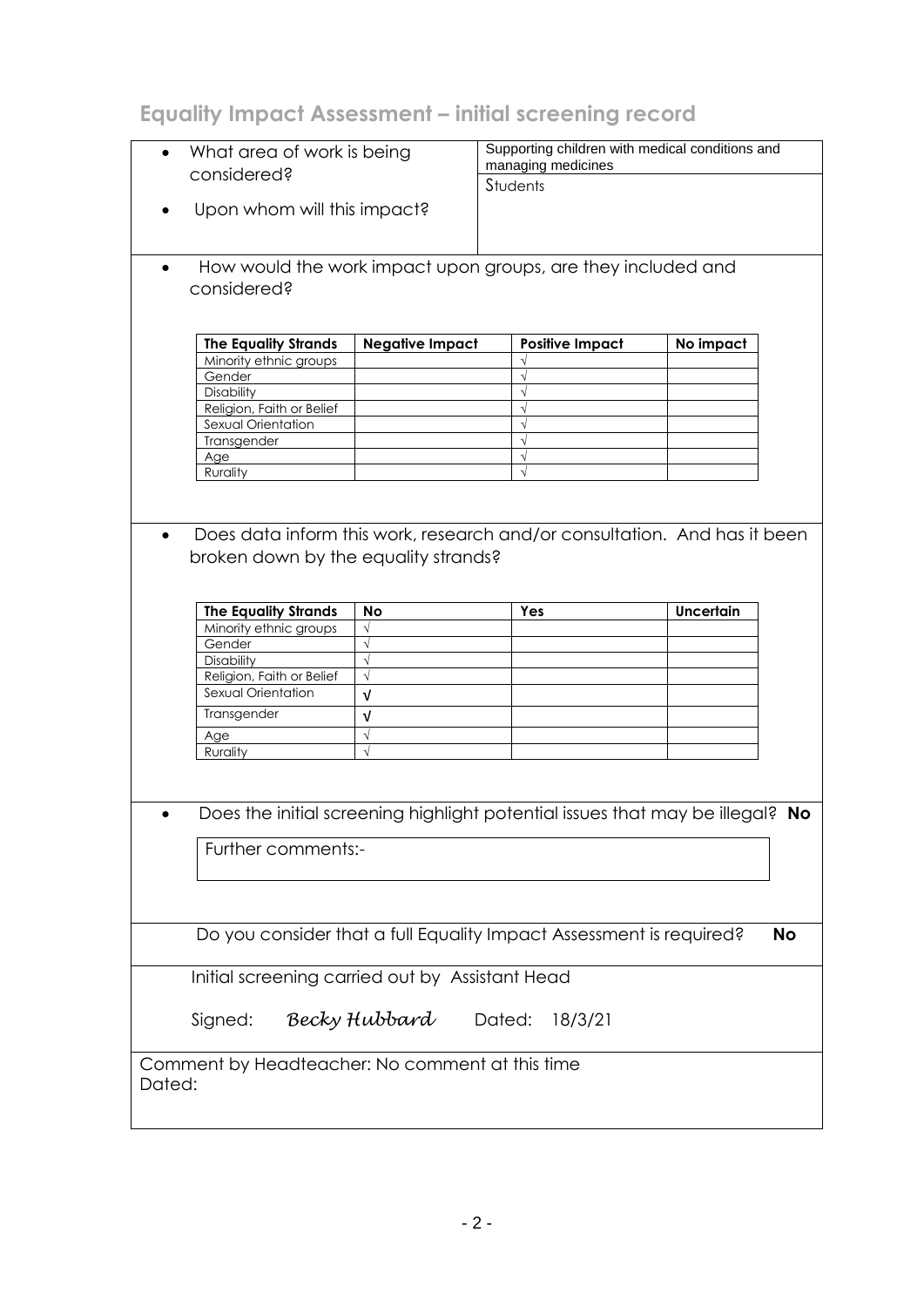**CHILDREN'S SERVICES**

## **LEARNING & INCLUSION SERVICES GUIDANCE**

# **Supporting Pupils at School with Medical Conditions and Managing Medicines.**

**This policy should be read in conjunction with Supporting pupils at school with medical conditions – DC**

**Date: February 2016 (reviewed by Compass March 2021)**

| <b>Responsible Officer</b>                                                           | <b>Contact Details</b> |                                           |  |
|--------------------------------------------------------------------------------------|------------------------|-------------------------------------------|--|
| <b>Kelly Lambert</b><br><b>Senior Advisor</b><br><b>Physical &amp; Medical Needs</b> | Tel:<br>e-mail:        | 01305 224063<br>k.lambert@dorsetcc.gov.uk |  |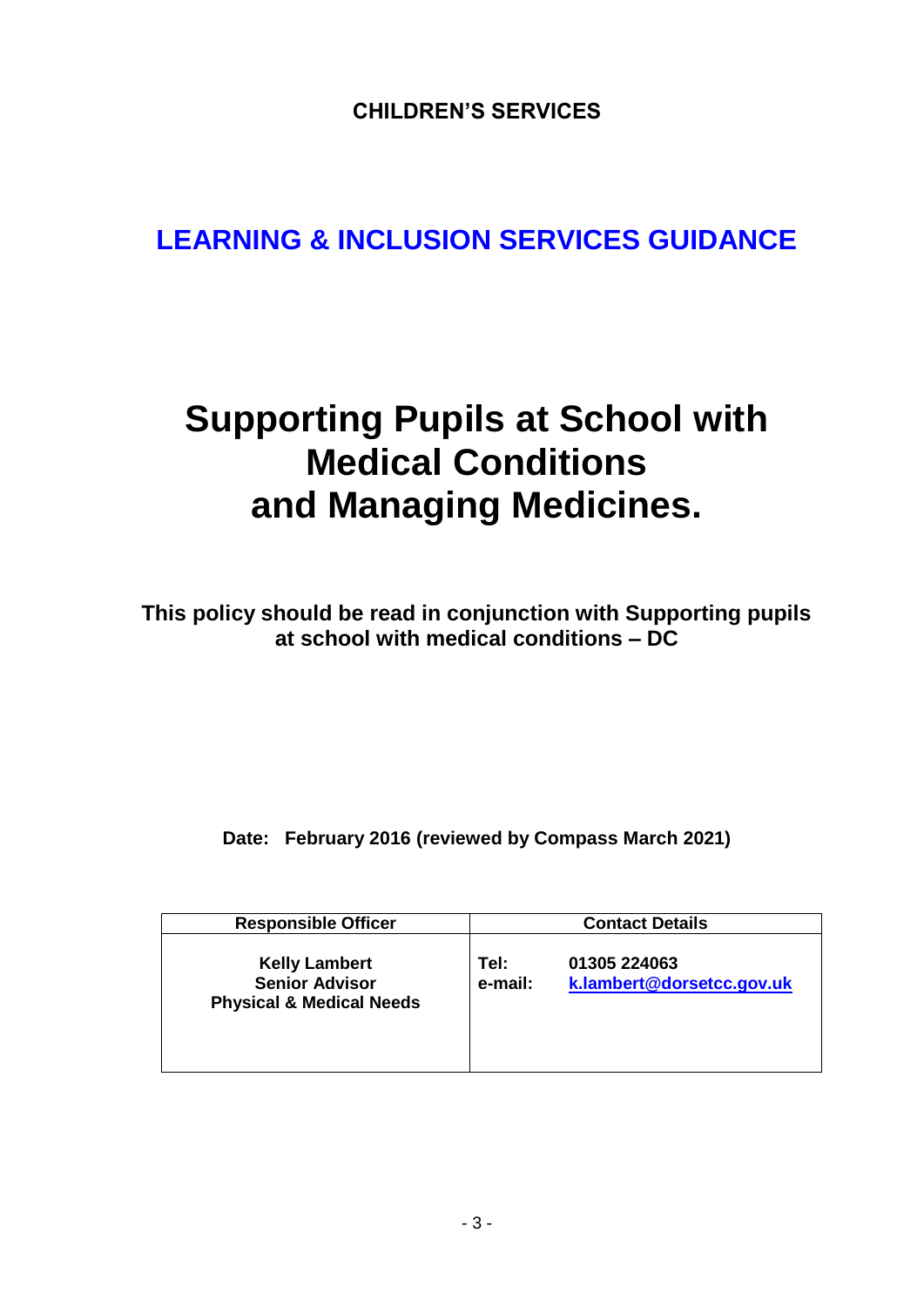### **Compass Learning Centre**

### **Policy for supporting pupils with medical conditions and managing medicines**

This policy has been structured based upon the most recent government advice "Supporting pupils at school with medical conditions" *(DfE - December 2015)*, the "Guidance and Code of Practice - First Aid at Work" provided by Dorset County Council, guidance from local Health Services, professional teaching associations and Dorset County Council Health and Safety Team.

Compass Learning Centre adheres to the duty as stated in the Children and Families Act 2014 that pupils with medical conditions will have the same right of admission to our school as other pupils and will not be refused admission or excluded from school on medical grounds. Appropriate levels of assessments will be undertaken to establish and determine what support pupils with medical conditions require. This will be done in partnership with parents and health professionals.

The prime responsibility for a pupil's health rests with parents. It is anticipated that parents/carers will ensure that appropriate information is provided for the school that enables proficient management and a good understanding of their child's medical condition; this includes working in partnership in the management of any medicines administered at school.

Compass Learning Centre takes advice and guidance from a range of sources, including the School Nurse, Paediatric Consultants, and other Health professionals in addition to the information provided by parents in the first instance. This enables us to manage support effectively and to minimise any disruption to learning.

#### **Key Personnel**

The designated person with overall responsibility to implement this policy is: School Business Manager

This person will also ensure that staff are appropriately aware of the medical condition of children with whom they work and that any confidential information pertinent to the medical condition is entrusted to individual staff.

The person responsible for developing Individual Healthcare Plans is:

School Business Manager / Assist Head SENCO

The Governor with specific responsibility to oversee the arrangements to support pupils at schools with medical conditions is: SEN Governor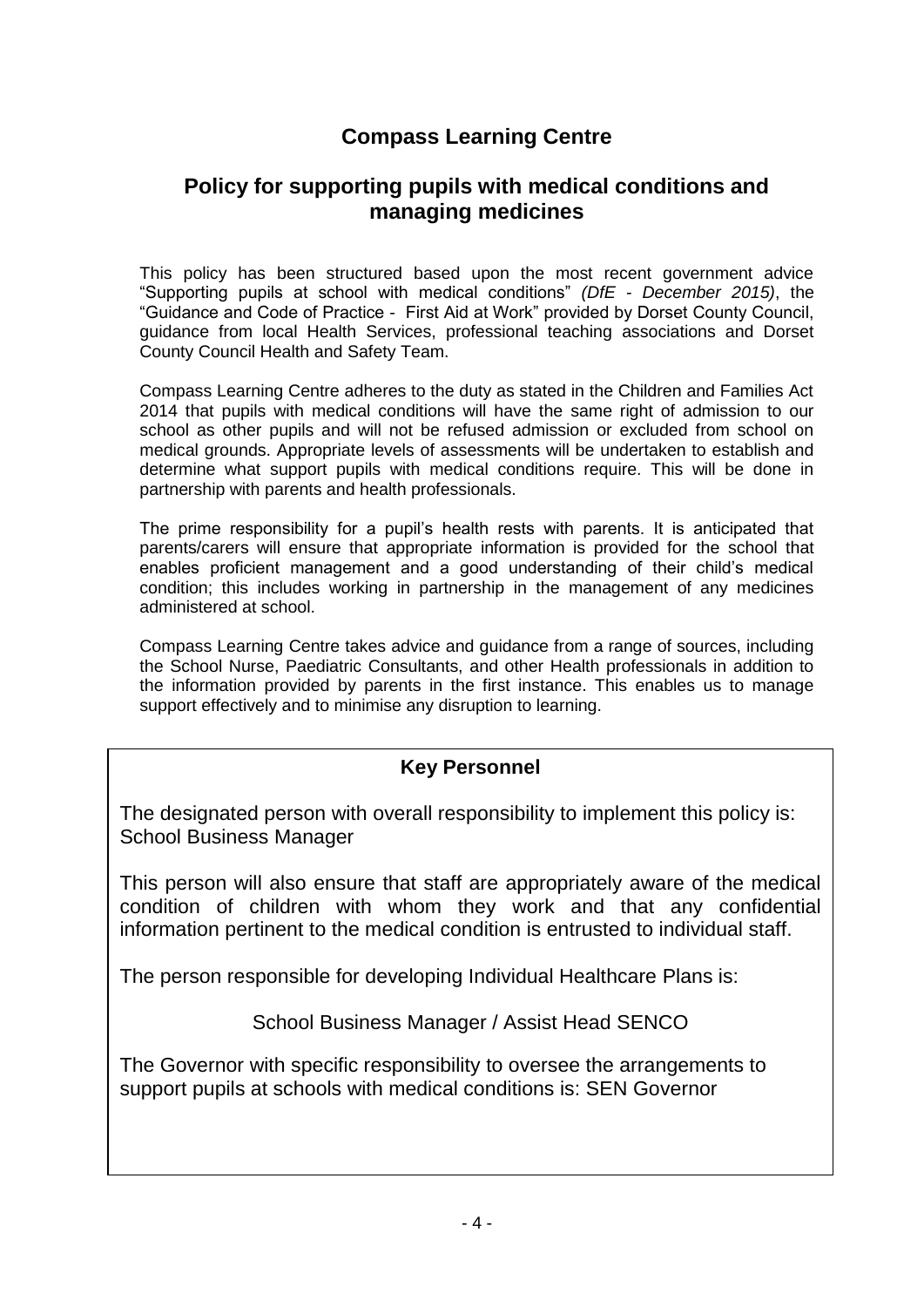#### **AIMS**

The school is committed to assisting children and young people with long-term or complex medical conditions and working in partnership with their parents/carers.

Our aims are:

- 1. To ensure that pupils at Compass Learning Centre with short or long term medical conditions, are properly supported so that they have full access to education, including off-site activities, residential visits and physical education.
- 2. To make arrangements for staff to ensure that they receive adequate and appropriate training for them to support children with medical needs.
- 3. To ensure that parents and children have confidence in the medical support arranged at school.
- 4. To work in partnership with Health Service colleagues.
- 5. To be fully compliant with the Equality Act 2010 and its duties.
- 6. To manage medicines within school in accordance with government and local advice.
- 7. To keep, maintain and monitor records as detailed in this policy.
- 8. To write and to monitor Individual Healthcare Plans, in partnership with health professionals.
- 9. To ensure that the pupils in our school are safe and are able to attend school regularly with their medical condition.
- 10. To support pupils with complex medical conditions and or long term medical needs in partnership with Health professionals and parents to enable their access to education.
- 11. To adhere to the statutory guidance contained in "Supporting pupils at school with medical conditions" *(DfE – December 2015)*, and "Multi-Agency Guidance for the Management of Long Term Health Conditions for Children and Young People" *(DSCB 2011)<sup>1</sup>* as set out and agreed with the school's Governing Body.

#### **THE GOVERNING BODY WILL:**

- ensure that arrangements are in place to support children and young people with medical conditions and that support is tailored to individual medical needs;
- make arrangements for this policy to be published on the school website;
- review this policy annually;

-

- ensure that staff are identified to implement the policy from day to day;
- monitor the arrangements associated with Individual Healthcare Plans so that they are managed appropriately, reviewed and maintained in partnership with Health professionals;
- ensure that staff receive appropriate training enabling them to provide bespoke and purposeful support to pupils with medical needs and that the training is refreshed regularly;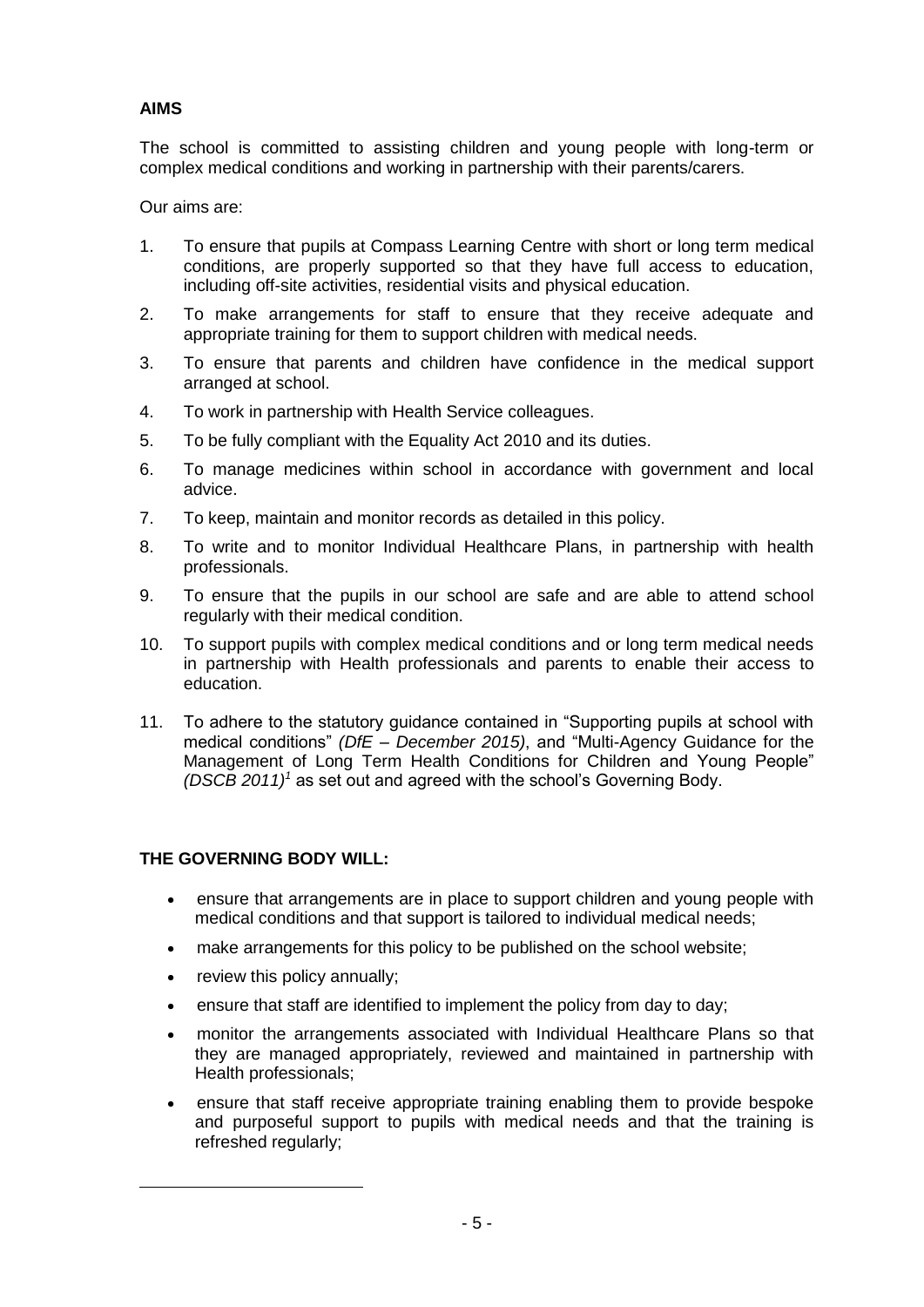- ensure that specific arrangements are made for the self-management of medicine where applicable and how this will be both monitored and managed by staff;
- oversee the school's management of medicines to ensure that Health & Safety standards are met and that parents have confidence in the schools ability to support their child's medical needs;
- ensure that insurance arrangements cover staff in carrying responsibility for medical procedures;
- have 'due regard' to the rights of pupils who are disabled as set out in the Equality Act 2010;
- ensure that appropriate arrangements are made to include pupils with medical conditions on off-site activities;
- ensure that parents/carers are aware of the school's complaints policy.

#### **INDIVIDUAL HEALTHCARE PLANS**

Individual Healthcare Plans will be developed for pupils with medical conditions in accordance with the advice contained in "Supporting pupils at school with medical conditions" *(DfE – December 2015)*. Individual Healthcare Plans will set out the support that is needed so that the impact on school attendance, health, social well-being and learning is minimised. Not all conditions will require an Individual Healthcare Plan. In some cases the agreement request to administer medicines will be sufficient to cover short term conditions and treatment. The plan will include the name of the member of staff who is appropriately trained and providing the agreed support.

Compass Learning Centre will use the recommended DfE Templates or develop their own versions in line with the advice provided by the DfE to capture relevant information that will enable an appropriate plan to be structured. The Templates cover a range of issues for which governors have responsibility. Health professionals will be involved in the development of Individual Healthcare Plans in addition to parents and pupils.

The Individual Healthcare Plans will be tailored to meet the needs of short term, long term and/or complex medical conditions. The plans will be kept under review by the designated person and revised as required, or at least annually, to ensure that they reflect current medical needs (e.g., changes in medication). Individual Healthcare Plans will include details on emergency arrangements and these will be shared with all relevant staff, First Aiders and school office staff as applicable.

Where pupils have been issued with an Education and Health Care (EHC) Plan by the local authority, any Individual Healthcare Plan will be linked to, or become part of that EHC Plan.

#### **ROLES AND RESPONSIBILITIES**

#### **Parents**

Parents are asked to provide the school with sufficient and up-to-date information about their child's medical needs and medication using a standard form (DfE - Template B) so that arrangements to manage their short or long term medical conditions can be implemented in partnership. Parents should ensure that all medication prescribed to be taken in the morning, has been administered before the child attends school. If a child arrives at school without taking their medication and is deemed to be in an unfit state to be educated or poses a risk to themselves or others, parents will be contacted and the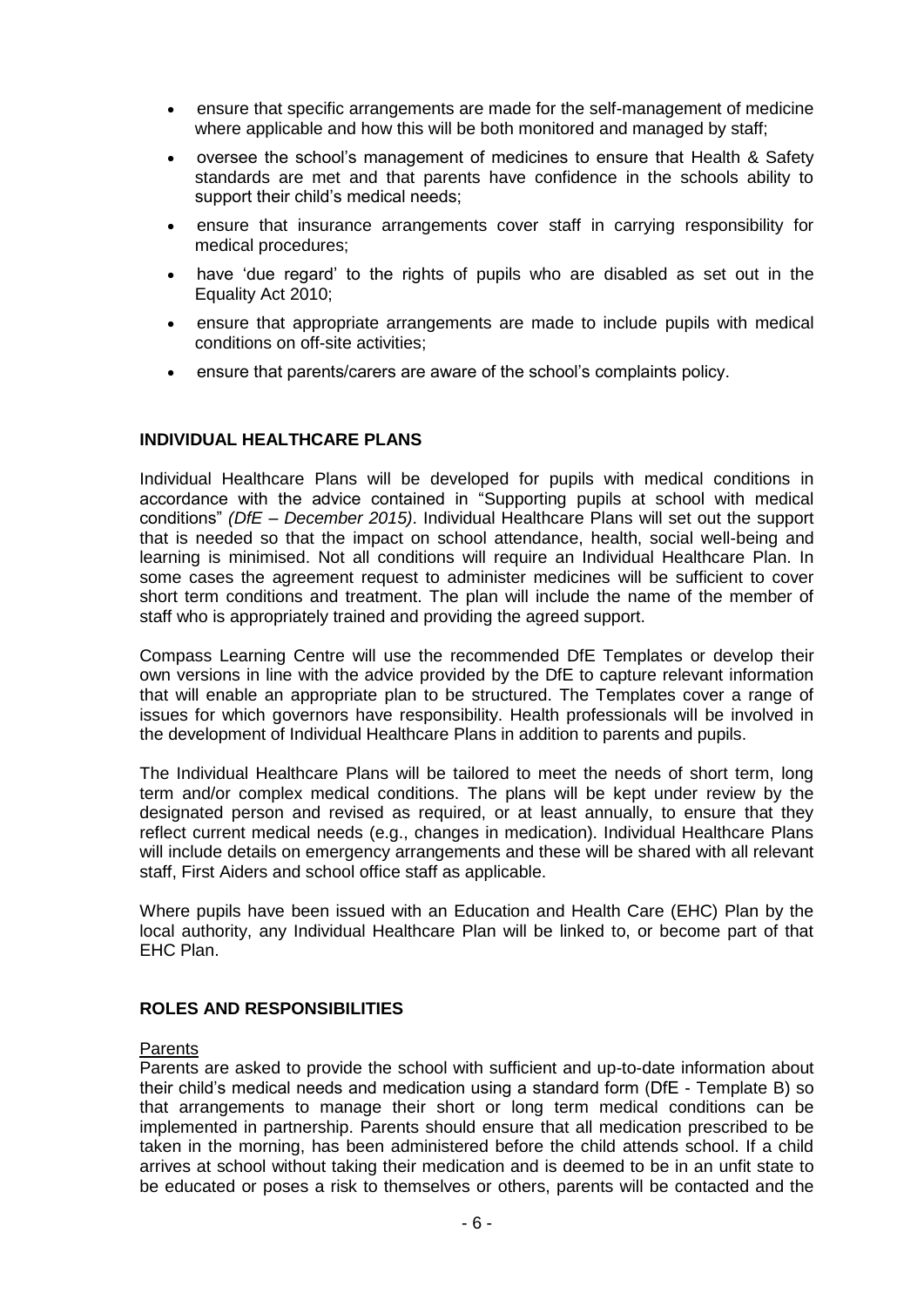child will be asked to return home with work. If medication is then administered and the child is calm and in a fit state to learn they can return to school.

Parents are asked to deliver medicine to school if it is not possible for this to be administered outside the school day. Medicine should be provided in the original container(s) ensuring that the medicine is in date and that it has been stored correctly. All medicines must be marked with the following information clearly indicated:

- the child's name on the medicine;
- when the medicine should be given;
- the prescribed dose and pharmacist's instruction, e.g., after meals.

Parents are expected to notify the school immediately (in writing) of any changes or alteration to a prescription or recommended treatment so that adjustment can be made to Individual Healthcare Plans or previous agreement. It is important that the school is aware and informed by parents about other issues or symptoms their child may have experienced over night or before school; this is particularly important for asthma conditions

It must be remembered that the prime responsibility for a child's health rests with parents/carers.

The Headteacher will ensure the following:

- that Governors are informed about the implementation and effectiveness of this policy;
- that arrangements are made with staff supporting pupils with medical conditions, and for any medicines required in delivering that support to be stored safely and in line with guidance provided by the local authority;
- suitable arrangements are agreed in partnership and liaison with parents/carers to support the medical needs of pupils;
- that appropriate training has been provided for staff that enables them to carry out agreed procedures;
- that staff will not be directed to administer medicines they can choose to volunteer to do so if they so wish (all staff will be advised to refer to advice from their professional associations before volunteering to administer medicines);
- liaison with governors in the review of this policy at appropriate intervals, in line with local and national advice:
- that all staff and parents/carers are aware of this policy and the procedures for dealing with medical needs at Compass Learning Centre.
- make arrangements through the designated teacher to manage the following:
	- o prescription medicines in school;
	- o prescription medicines on trips and outings, including school transport;
	- o accurate record keeping when administering medicines;
	- o the safe storage of medicines;
	- o procedures for access to medicines during emergency situations;
	- o adhering to risk management procedures involving medicines;
- that risk assessments and arrangements for off-site visits are checked and that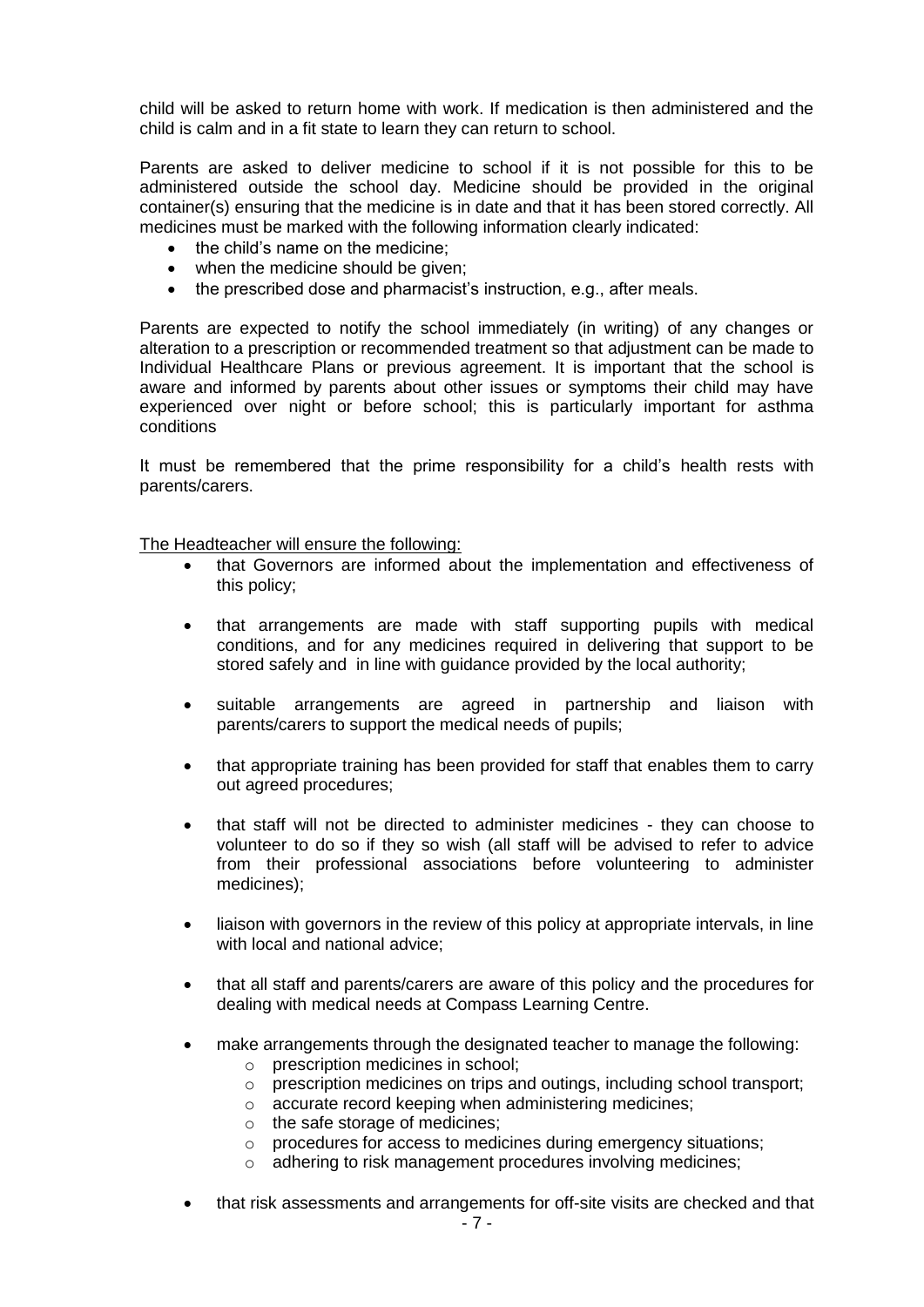governors are informed of the details.

The Designated Teacher will ensure the following:

- staff work in partnership with parents/carers to ensure the well-being of children and young people;
- that interruption to school attendance for medical reasons will be kept to a minimum;
- staff who have agreed to administer medicines will receive the appropriate training;
- adherence to Individual Healthcare Plans;
- all cultural and religious views, made known to the school in writing, will be respected;

#### **STAFF TRAINING AND SUPPORT**

Most medicines to be administered will not require professional training; however the school will ensure that staff supervising the administering of medicines will understand that accurate records are to be kept and are completed at the time of being administered. Staff who maintain these records should be clear about what action to take, (such as referring to the Designated Senior Person for Child Protection) if they become concerned about the welfare of an individual pupil. If child or young person is provided with an Individual Healthcare Plan, additional training must be given by a nominated Health professional, e.g., use of a nebuliser, using Epipens. Training received or cascaded from parents will not be accepted unless otherwise instructed by a health professional. Record of Training Forms must be completed and maintained (see DfE Template E: staff training record).

(Also see "Multi-Agency Guidance for the Management of Long Term Health Conditions for Children and Young People" (*DSCB 2011)*; section 3.3 and 3.4 including Chart E.)

#### **REASONABLE ADJUSTMENTS**

The school understands it's duties under the Equality Act 2010 to make reasonable adjustments and enable children and young people to have equitable access to education. Children and young people with complex or significant medical needs will be included in activities for as much as their health permits.

#### **MANAGING MEDICINES ON SCHOOL PREMISES AND ON OFF-SITE ACTIVITIES**

We will ensure that:

- DC quidance on First Aid is followed:
- records are maintained detailing an accurate history of the administering of medicines as far as possible – this will not include self administering of over the counter medicines for older pupils for whom parents have requested permission using the appropriate Template;
- DfE Templates C and/or D (or an appropriate equivalent) will be used to log administering of medicines;
- suitable back-up systems are in place to cover administering of medicines in the event of staff absence;
- if there are any doubts or confusion about arrangements for administering medicines, staff must consult with the parents and the designated member of staff;
- no child or young person under 16 will be given medicines or be permitted to self-medicate without their parents' written request.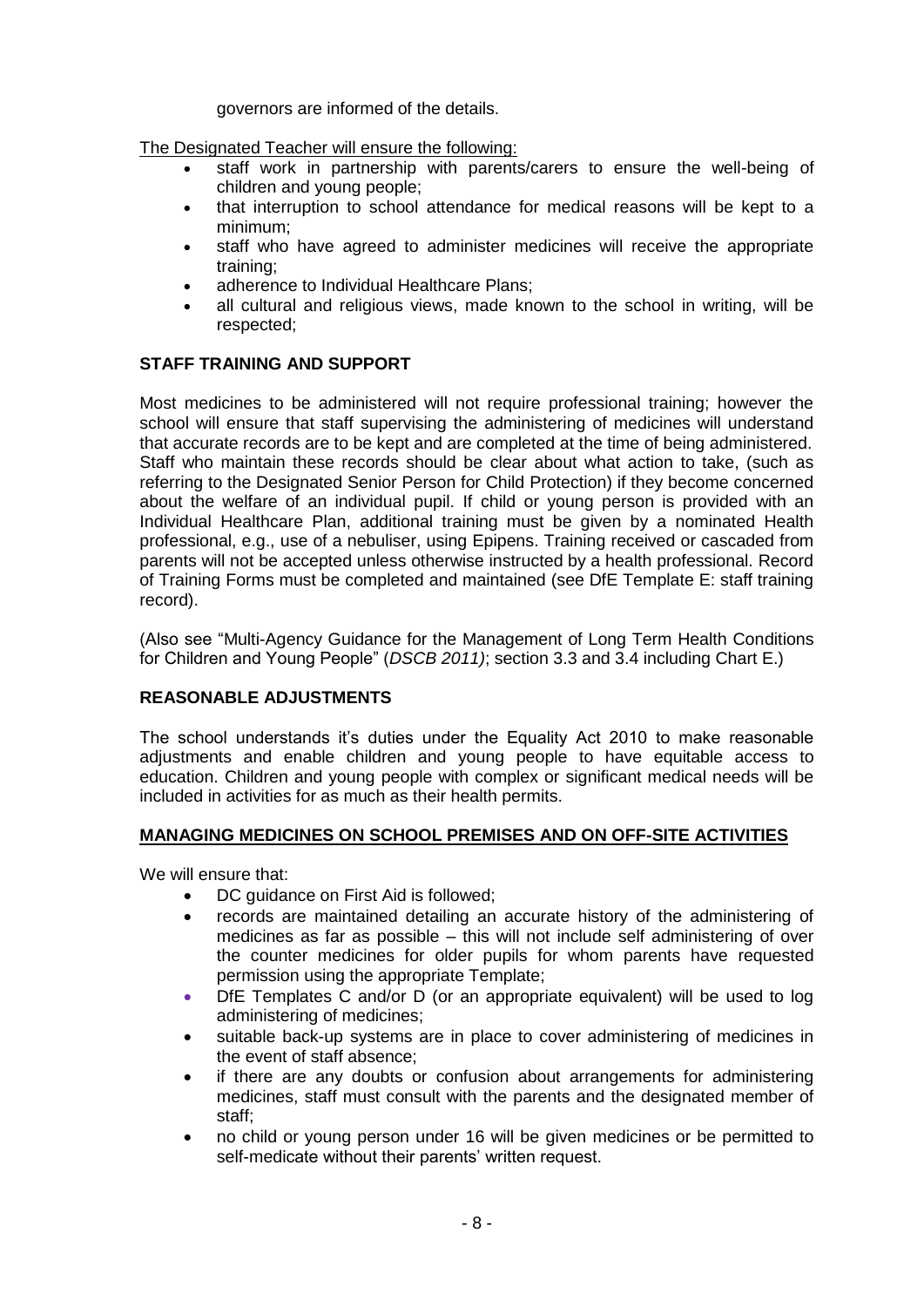#### **STORAGE OF MEDICINES**

The school will adhere to the advice contained in "Guidance and Code of Practice - First Aid at Work" and local guidance provided by Dorset County Council's Health & Safety Team and the local authority's Physical and Medical Needs Service.

#### **REFUSAL OR TOO UNWELL TO TAKE MEDICINES**

If a child refuses to take medicine as prescribed and as requested by parents, the records (DfE Template C or D or appropriate equivalent) must state 'REFUSED' clearly and the parents/carer informed immediately. Children/young people will not be forced to receive medicine if they do not wish to do so.

If a child or young person is ill/injured and therefore unable to receive the agreed prescribed medication, the person designated to supervise the taking of medicine will consult with parents/carers immediately and advise the Headteacher of their actions. If the child vomits or has diarrhoea soon after receiving medication, parents must be contacted so that they can seek further medical advice.

#### **SELF MANAGEMENT OF MEDICINES**

In some cases it might be appropriate that pupils self-administer medicines, e.g., inhalers, epipens. The school will encourage those with long term medical conditions to take responsibility for administering their own medication but continue to ask staff to supervise so that the appropriate records can be completed for safeguarding purposes.

Some pupils may carry 'over the counter medicines' (non-prescribed medicines) for their own use or self administer prescribed medicines that are appropriate to carry. When this occurs parents should request permission from the Headteacher in writing (using DfE Template B or appropriate equivalent) and provide relevant details about the type and dosage of the medicine. We understand the need for personal dignity in addressing this matter to avoid individual embarrassment. We recommend that only one dose should be brought to school at any one time in order to reduce potential risk of medicines being abused.

#### **OFF-SITE ACTIVITIES/SCHOOL TRIPS**

All arrangements for medicines, including the storage of medicines, Individual Healthcare Plans, and Risk Management programmes will apply for all off-site activities or school trips. A member of staff will be designated to ensure there are suitable off-site arrangements for storage, and recording of the medicines when assessing any risks associated for the trip, particularly for those children and young people with long term or complex health conditions. All plans and risk assessments will be discussed with parents/carers in preparation for the activity in advance of the departure day and agreed with the Headteacher (and Governors).

All off-site activities will be evaluated in terms of proximity and accessibility to emergency services and any implications for those with short or long term medical conditions before receiving approval to go ahead from the Headteacher/Governors.

#### **EMERGENCY PROCEDURES**

Care is taken to ensure that all pupils are safe. The school has 1 'First Aid at Work' qualified first aiders 1 'Emergency First Aid at Work' qualified first aider1 'Paediatric First Aid' qualified first aiders (if applicable) and 12 Emergency First-Aid trained staff. [See DC's "Guidance and Code of Practice – First Aid at Work" for further information.]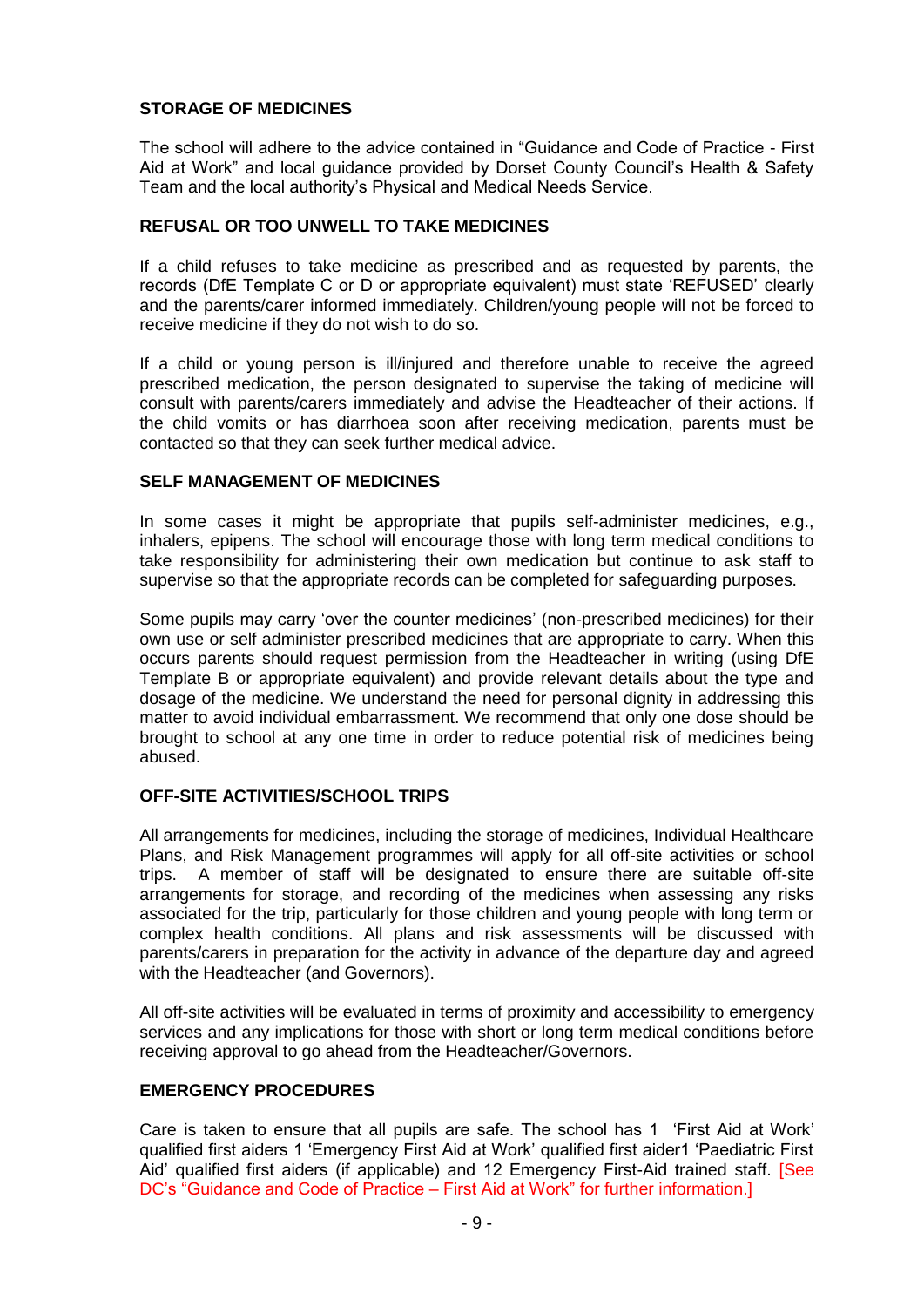Pupils with life threatening medical conditions or that require close monitoring/supervision may have Individual Healthcare Plans developed by school staff and Health professionals that provide contact details for emergency situations, e.g., anaphylaxis, diabetes, or epilepsy.

All cases deemed 'complex' or 'serious' medical conditions have emergency contact details held in the Admin office.

Asthma can also be life threatening; Compass Learning Centre will follow the "Guidance on the use of emergency salbutamol inhalers in schools" issued by the Department of Health *(September 2014).*

Pupils who are 'at risk' due to their medical condition hold a *Grab Pack* (collated information to pass to a doctor or ambulance crew in an emergency) that will accompany them at all times. The purpose of the pack is to provide emergency services with up to date information such as: diagnosis of principle conditions, key personnel and medical contacts, medication taken, up to date records of medicines that have been administered together with other relevant medical information and an agreement with parents/carers about what to do in an emergency.

#### **BEST PRACTICE**

Compass Learning Centre will endeavour to eliminate unacceptable situations by promoting best practice in supporting pupils with medical conditions. In doing so we will:

- ensure that pupils have access to the medicine they need as arranged with parents;
- where necessary, manage each medical condition through an Individual Healthcare Plan;
- listen to the views of pupils and their parents and take advice from medical professionals in planning the support needed;
- ensure that pupils with medical conditions are supervised appropriately and not left alone when ill;
- support access to the full curriculum or as much as medical consultants recommend;
- work in partnership with health services to ensure swift recovery or access to treatment;
- facilitate opportunities to manage medical conditions with dignity;
- manage medical needs such that parents are not required to support their child in school;
- include all children in school on and off-site activities, meeting their medical needs in the best way possible.

#### **LIABILITY AND INDEMNITY**

Compass Learning Centre is covered by the local authority's medical malpractice insurance policy. This covers all staff in the arrangements made to support pupils with medical conditions for whom particular training has been given. Staff must follow the guidance, procedures and administering of medicines accurately.